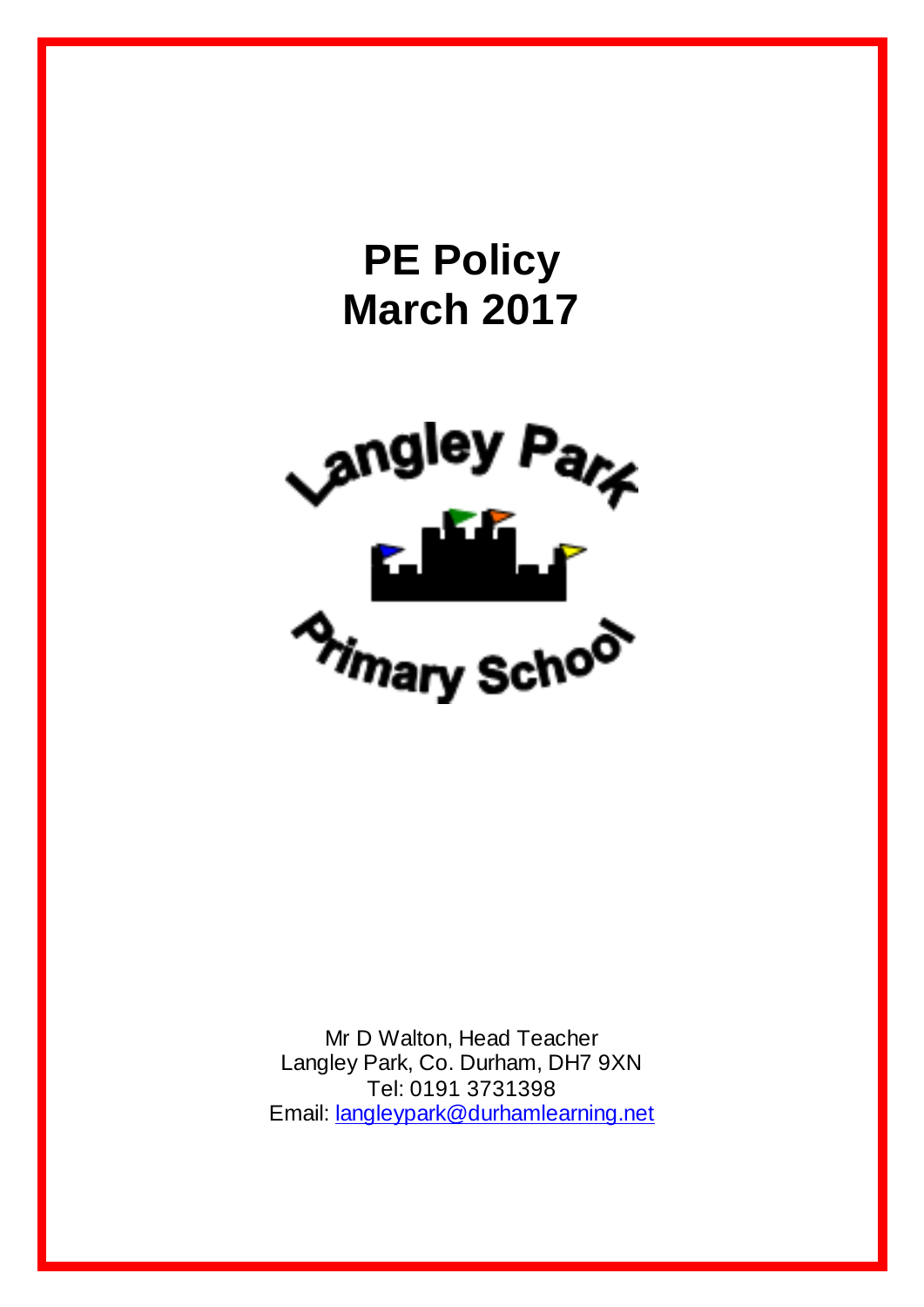**Langley Park Primary School**

**PE Policy**





# **Policy and Curriculum Guidelines for Physical Education**

## Policy Statement and Aims

At Langley Park Primary School we aim to provide a broad and balanced **high quality** P.E. curriculum for all pupils. This will;

- Be progressive, stimulating and challenging to all involved.
- Have significant influence on long-term health by instilling a life-long interest in physical activity.
- Develop positive attitudes and behaviour as well as physical competence.

We aim to;

- Develop physical competence and promote physical development.
- Maintain and increase physical mobility and flexibility.
- Develop stamina and strength.
- Develop an understanding of the concepts of fair play and good sportsmanship.
- Foster self-esteem and self-confidence.
- Develop an understanding of the importance of exercise in maintaining good health.

### Staffing/Staff Development

Each teacher will be responsible for planning and delivering P.E. ensuring that all aspects of the curriculum are covered. Delivery of P.E. will, however, be flexible, allowing for specialist teaching through the coordinator, if desired. Any strengths and weaknesses can be discussed, in the first instance, with the P.E. coordinator; and INSET courses will be made available to all.

### **Entitlement**

Each class will receive **at least** 1 hour of high quality P.E. per week. Units of work dependent on indoor facilities will be taught during the winter months. Units that allow for outdoor work will be taught when there is more opportunity for using the field.

Key Stage 1 will cover Dance, Games and Gymnastic Activities. Each block of work will last for a full term. Key Stage 2 will cover Games, Gymnastic Activities, Dance, Athletic Activities and Outdoor and Adventurous Activities. Swimming will be taught to each class in Key Stage 2 throughout the year.

Classes will be taught in the gymnasium and the hall when indoors.

# Out of School Hours Learning (OSHL)

Our OSHL programme aims to complement the P.E. curriculum. OSHL activities are available to pupils in both Key Stages and are not dependent on gender or ability. OSHL clubs are run by both staff members and sports coaches provided by the School Sports Partnership of which we are members.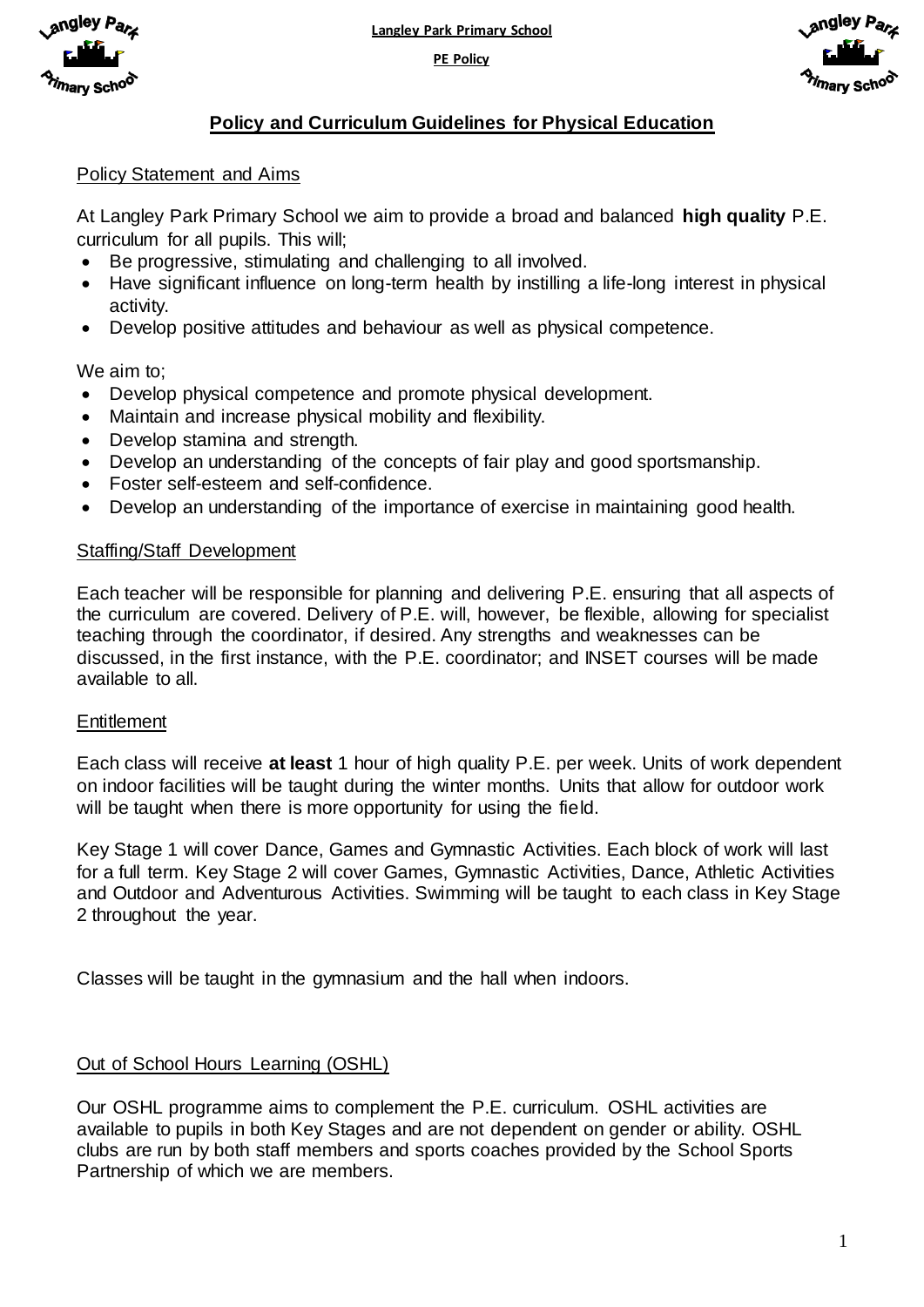

**Langley Park Primary School**

**PE Policy**



Adults other than teachers (AOTTS)

Some of our clubs are run by AOTTS. All such people are thoroughly vetted with CRB checks being undertaken. They are all from professional organisations and plan their own activities after consultation with staff. Monitoring and evaluation is undertaken by the P.E. coordinator **or** by the teacher whose children are benefiting from the club. Where organisations provide their own insurance, the teacher need not remain present. If this is not the case, the teacher must remain. If AOTTS are used during curriculum time, the teacher ought to remain in order that they may benefit from observing a specialist in their field.

### Safe Practice

All members of staff work to accepted codes of practice as set out in the 'Safe Practice in P.E. BAALPE' book, which is accessible to all staff. In turn, staff make health and safety an integral part of P.E. lessons, highlighting potential dangers and modelling the correct way to manage and use apparatus safely and effectively.

In the event of a physical emergency, one of the on-site  $1<sup>st</sup>$  aid trained personnel will be sent for. Should the gym need evacuating, children will leave via the fire door to the rear of the gym. The teacher must always be available in case of emergencies whilst the children are changing. Staff may enter the changing rooms if necessary though male staff must knock and wait by the door of female changing facilities, unless presented with an emergency when at least one other child must be present.

While travelling to and from the swimming baths/sports tournaments, children must remain seated and belted on the bus until told otherwise by a staff member.

Gymnastics equipment is checked annually and a report presented to the school. Staff must ensure that equipment remains in good condition prior to use, and report any unsatisfactory equipment to the coordinator.

#### Cross-curricular Issues

Where appropriate, cross-curricular links will be articulated, particularly relating to Science (health and fitness) and PSHE e.g. treating others with care and respect; acknowledging victory and defeat in the same way; ensuring that children of low attainment aren't left to the end when picking teams.

#### Equal Opportunities and Inclusion

Girls and boys will be taught in mixed gender, mixed ability classes throughout the school. All children will partake of P.E., no matter what their level of attainment. Should any child require particular care due to e.g. physical or mental disability, a teaching assistant will be made available to provide extra support.

#### Equipment and Resources

Small equipment will be stored in the cupboard outside the gym. Large equipment and apparatus will be kept in the cupboard to the rear of the gym, making sure that the fire exit is not blocked. Should there be gaps in our resourcing; staff can make this apparent to the coordinator who will order new equipment. It is the responsibility of all staff members to keep